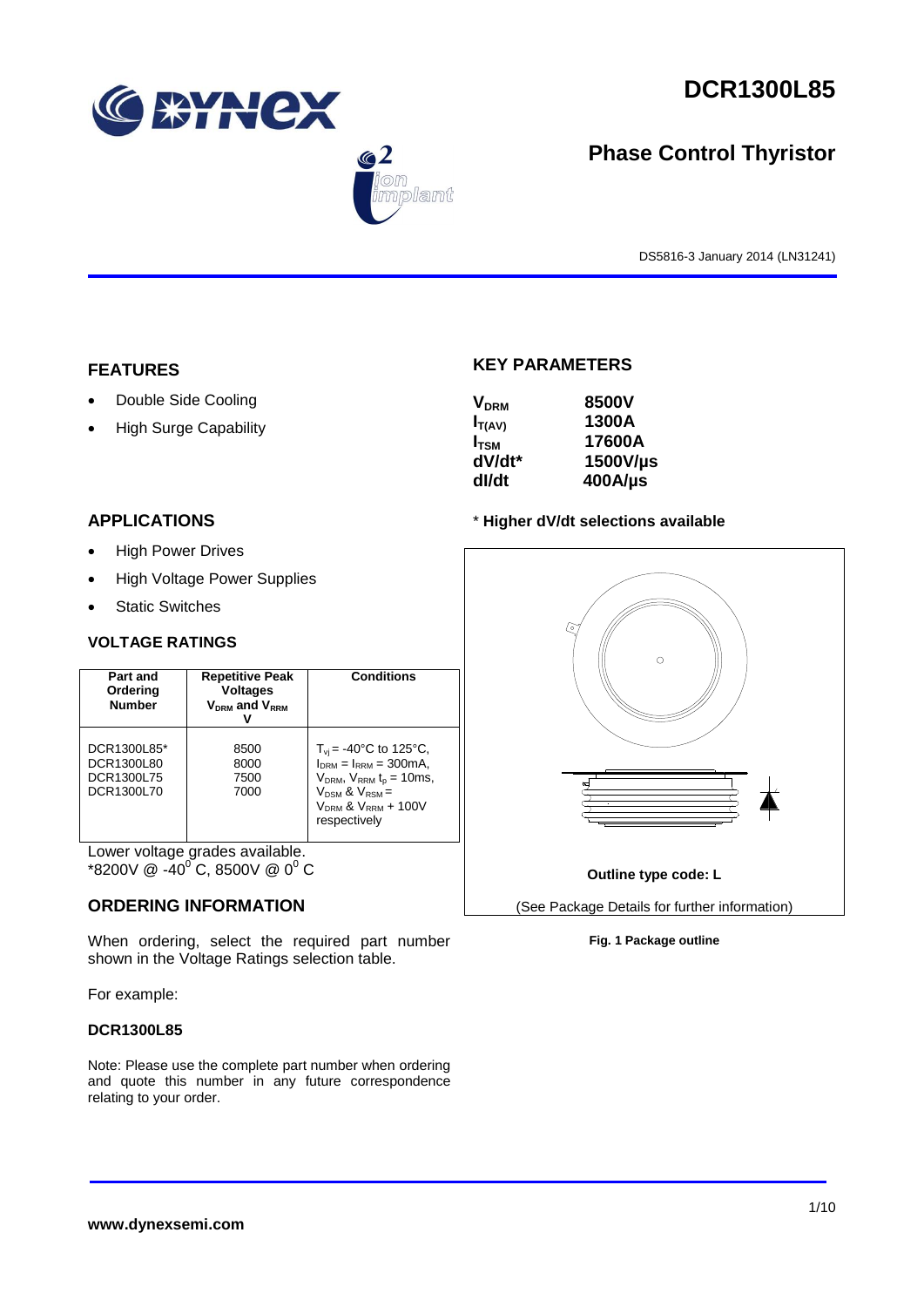

## **CURRENT RATINGS**

**Tcase = 60°C unless stated otherwise**

| Symbol              | <b>Parameter</b>                     | <b>Test Conditions</b>   | Max. | <b>Units</b> |
|---------------------|--------------------------------------|--------------------------|------|--------------|
| Double Side Cooled  |                                      |                          |      |              |
| $I_{T(AV)}$         | Mean on-state current                | Half wave resistive load | 1300 | A            |
| I <sub>T(RMS)</sub> | <b>RMS</b> value                     | -                        | 2037 | Α            |
| Iτ                  | Continuous (direct) on-state current | $\overline{\phantom{0}}$ | 1963 | Α            |

## **SURGE RATINGS**

| Symbol       | <b>Parameter</b>                        | <b>Test Conditions</b>                           | Max. | Units             |
|--------------|-----------------------------------------|--------------------------------------------------|------|-------------------|
| <b>I</b> TSM | Surge (non-repetitive) on-state current | 10ms half sine, $T_{\text{case}} = 125^{\circ}C$ | 17.6 | kA                |
| $l^2t$       | $I2t$ for fusing                        | $V_R = 0$                                        | 1.55 | MA <sup>2</sup> s |

## **THERMAL AND MECHANICAL RATINGS**

| Symbol           | <b>Parameter</b>                      | <b>Test Conditions</b>    |             | Min.                     | Max.   | <b>Units</b> |
|------------------|---------------------------------------|---------------------------|-------------|--------------------------|--------|--------------|
| $R_{th(j-c)}$    | Thermal resistance – junction to case | Double side cooled        | DC          |                          | 0.0117 | °C/W         |
|                  |                                       | Single side cooled        | Anode DC    |                          | 0.0187 | °C/W         |
|                  |                                       |                           | Cathode DC  | $\overline{\phantom{a}}$ | 0.0329 | °C/W         |
| $R_{th(c-h)}$    | Thermal resistance – case to heatsink | Clamping force 37kN       | Double side | $\blacksquare$           | 0.0025 | °C/W         |
|                  |                                       | (with mounting compound)  | Single side | ٠                        | 0.005  | °C/W         |
| $T_{\rm vj}$     | Virtual junction temperature          | <b>Blocking VDRM/VRRM</b> |             |                          | 125    | °C           |
| $T_{\text{stg}}$ | Storage temperature range             |                           |             | $-55$                    | 125    | °C           |
| $F_m$            | Clamping force                        |                           |             | 33                       | 41     | kN           |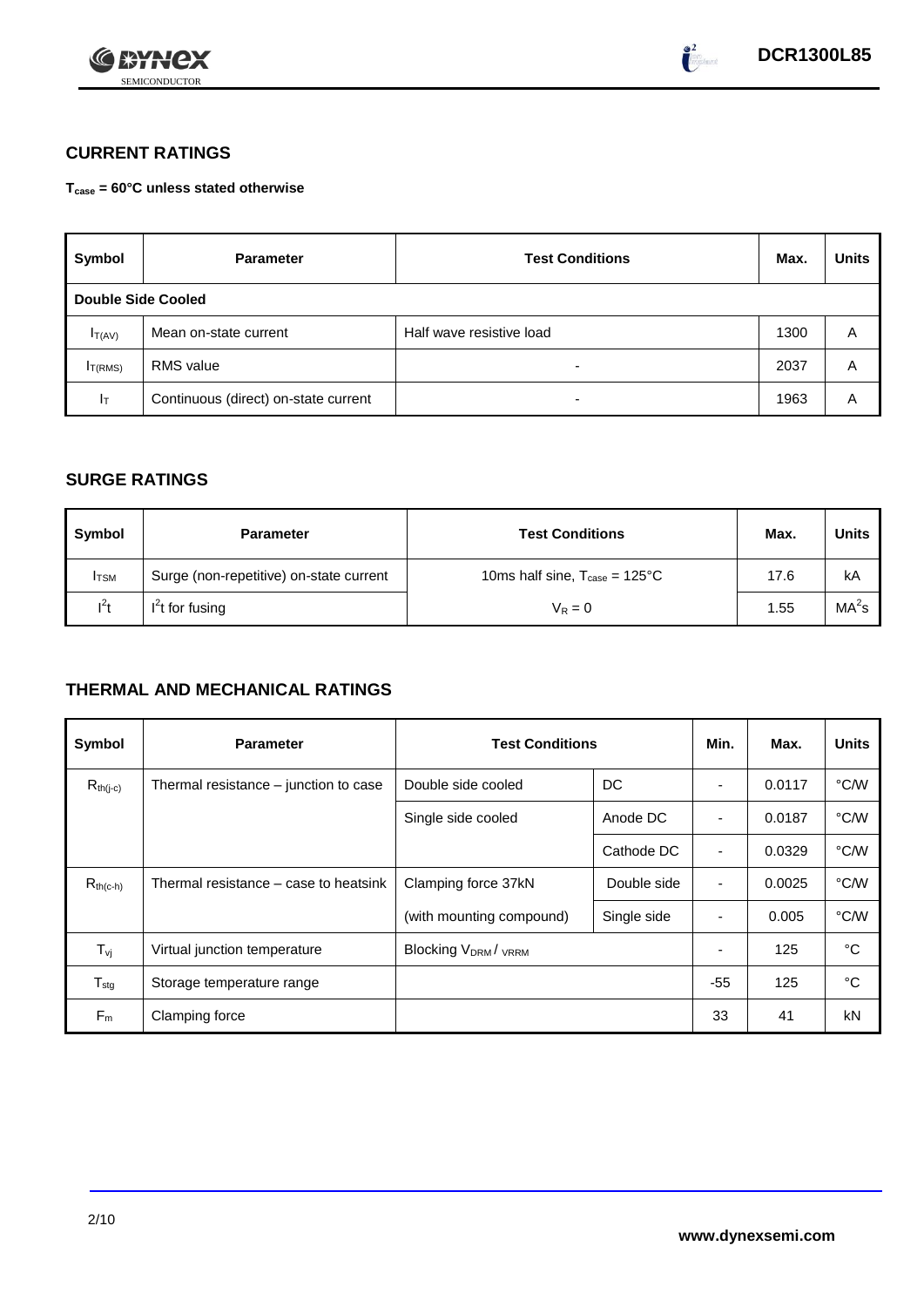

# **DYNAMIC CHARACTERISTICS**

| Symbol           | <b>Parameter</b>                              | <b>Test Conditions</b>                                                                          |                 | Min.                     | Max.   | <b>Units</b> |
|------------------|-----------------------------------------------|-------------------------------------------------------------------------------------------------|-----------------|--------------------------|--------|--------------|
| <b>IRRM/IDRM</b> | Peak reverse and off-state current            | At $V_{RRM}/V_{DRM}$ , $T_{case} = 125^{\circ}C$                                                |                 | $\overline{\phantom{a}}$ | 300    | mA           |
| dV/dt            | Max. linear rate of rise of off-state voltage | To 67% $V_{DRM}$ , T <sub>i</sub> = 125°C, gate open                                            |                 | $\blacksquare$           | 1500   | $V/\mu s$    |
| dl/dt            | Rate of rise of on-state current              | From 67% $V_{DRM}$ to 2x $I_{T(AV)}$                                                            | Repetitive 50Hz | $\blacksquare$           | 200    | $A/\mu s$    |
|                  |                                               | Gate source 30V, 10 $\Omega$ ,                                                                  | Non-repetitive  |                          | 400    | $A/\mu s$    |
|                  |                                               | $t_r < 0.5 \mu s$ , T <sub>i</sub> = 125°C                                                      |                 |                          |        |              |
| $V_{T(TO)}$      | Threshold voltage - Low level                 | 100A to 2000A at $T_{\text{case}} = 125^{\circ}C$                                               |                 | $\blacksquare$           | 1.2    | $\vee$       |
|                  | Threshold voltage - High level                | 2000A to 7000A at $T_{\text{case}} = 125^{\circ}$ C                                             |                 |                          | 1.35   | V            |
| $r_{\text{T}}$   | On-state slope resistance – Low level         | 100A to 2000A at $T_{\text{case}} = 125^{\circ}C$                                               |                 |                          | 0.8615 | $m\Omega$    |
|                  | On-state slope resistance - High level        | 2000A to 7000A at $T_{\text{case}} = 125^{\circ}$ C                                             |                 | $\blacksquare$           | 0.767  | $m\Omega$    |
| $t_{\text{qd}}$  | Delay time                                    | $V_D = 67\% V_{DRM}$ , gate source 30V, 10 $\Omega$                                             |                 |                          | 3      | μs           |
|                  |                                               | $t_r = 0.5 \mu s$ , $T_i = 25^{\circ}C$                                                         |                 |                          |        |              |
| $t_q$            | Turn-off time                                 | $T_i = 125^{\circ}C$ , $V_R = 200V$ , dl/dt = 1A/µs,                                            |                 |                          | 1200   | μs           |
|                  |                                               | $dV_{DR}/dt = 20V/\mu s$ linear                                                                 |                 |                          |        |              |
| $Q_{\rm S}$      | Stored charge                                 | $I_T = 2000A$ , $T_i = 125^{\circ}C$ , dl/dt - 1A/µs,                                           |                 | 4000                     | 6500   | μC           |
| IL.              | Latching current                              | $T_i = 25^{\circ}C$ , $V_D = 5V$                                                                |                 | $\overline{\phantom{a}}$ | 3      | A            |
| Iн               | Holding current                               | $T_i = 25^{\circ}C$ , R <sub>G-K</sub> = $\infty$ , I <sub>TM</sub> = 500A, I <sub>T</sub> = 5A |                 | ٠                        | 300    | mA           |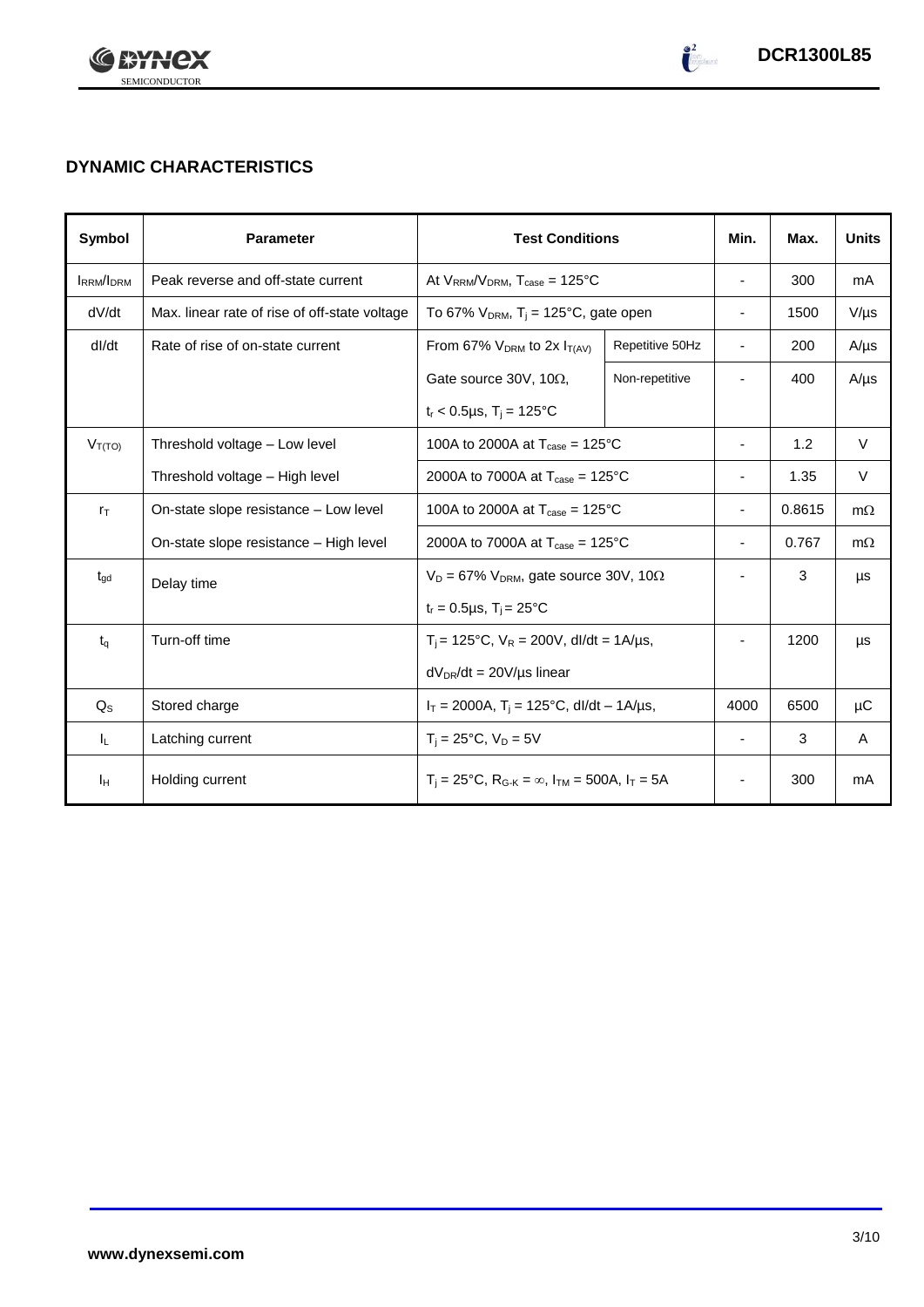

## **GATE TRIGGER CHARACTERISTICS AND RATINGS**

| Symbol | <b>Parameter</b>         | <b>Test Conditions</b>                       | Max. | <b>Units</b> |
|--------|--------------------------|----------------------------------------------|------|--------------|
| $V$ GT | Gate trigger voltage     | $V_{DRM} = 5V$ , $T_{case} = 25^{\circ}C$    | 1.5  | V            |
| VGD    | Gate non-trigger voltage | At 50% $V_{DRM}$ , $T_{case} = 125^{\circ}C$ | 0.4  | V            |
| IGТ    | Gate trigger current     | $V_{DRM}$ = 5V, $T_{case}$ = 25°C            | 350  | mA           |
| lgp    | Gate non-trigger current | At 50% $V_{DRM}$ , $T_{case} = 125^{\circ}C$ | 15   | mA           |

## **CURVES**



#### **Fig.2 Maximum & minimum on-state characteristics**

 $V_{TM}$  **EQUATION** Where  $A = 1.565095$  $B = -0.121495$  $V_{TM} = A + B\ln(I_T) + C.I_T + D.\sqrt{I_T}$  C = 0.000638  $D = 0.021051$ these values are valid for  $T_i = 125^{\circ}C$  for  $I_T$  100A to 10000A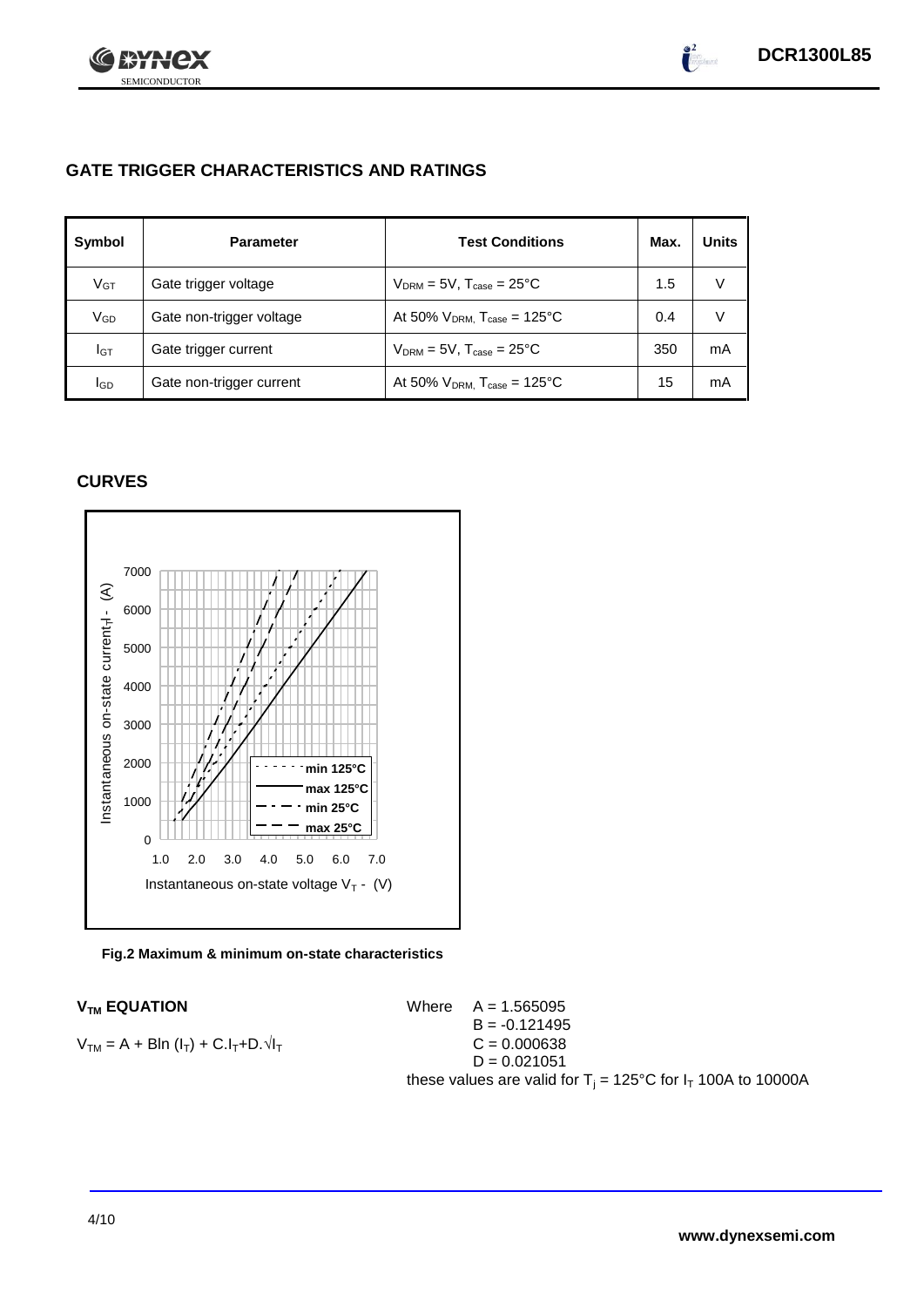



**double side cooled – sine wave**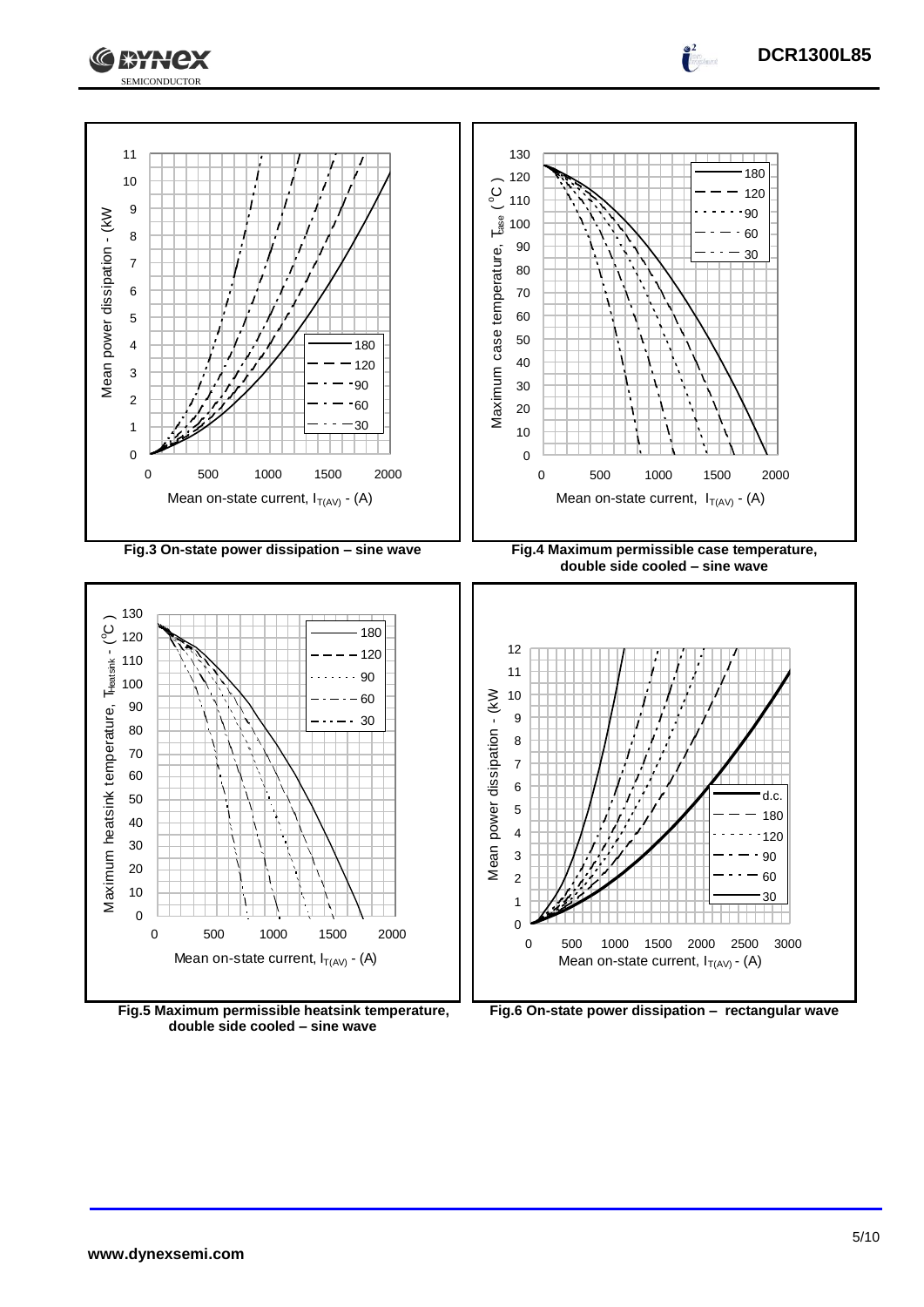



ЖАНСХ

| Double side cooled  | $R_i$ (°C/kW) | 0.8342    | 2.6074    | 4.2073    | 4.041  |
|---------------------|---------------|-----------|-----------|-----------|--------|
|                     | $T_i$ (s)     | 0.008639  | 0.0533503 | 0.3309504 | 1.612  |
| Anode side cooled   | $R_i$ (°C/kW) | 0.9647    | 2.8312    | 4.9433    | 9.909  |
|                     | $T_i(s)$      | 0.0096096 | 0.0627037 | 0.4198958 | 8.908  |
| Cathode side cooled | $R_i$ (°C/kW) | 0.9285    | 2.9366    | 2.3581    | 26.683 |
|                     | $T_i$ (s)     | 0.0093033 | 0.0621535 | 0.3092235 | 5.835  |

 $[1]$ 

$$
Z_{\text{th}} = \sum [R_i \times (1-\exp. (t/t_i))]
$$

$$
\Delta R_{th(j\text{-}c)}\text{ Conduction}
$$

Tables show the increments of thermal resistance  $R_{th(j-c)}$  when the device operates at conduction angles other than d.c.

| Double side cooling |                           | Anode Side Cooling |             |       |                           | Cathode Sided Cooling |                  |                     |       |
|---------------------|---------------------------|--------------------|-------------|-------|---------------------------|-----------------------|------------------|---------------------|-------|
|                     | $\Delta Z_{\text{th}}(z)$ |                    |             |       | $\Delta Z_{\text{th}}(z)$ |                       |                  | $\Delta Z_{th}$ (z) |       |
| $A^{\circ}$         | sine.                     | rect.              | $A^{\circ}$ | sine. | rect.                     |                       | $\theta^{\circ}$ | sine.               | rect. |
| 180                 | 1.45                      | 0.98               | 180         | 1.43  | 0.97                      |                       | 180              | 1.44                | 0.97  |
| 120                 | 1.68                      | 1.40               | 120         | 1.66  | 1.39                      |                       | 120              | 1.66                | 1.39  |
| 90                  | 1.93                      | 1.64               | 90          | 1.90  | 1.62                      |                       | 90               | 1.91                | 1.63  |
| 60                  | 2.16                      | 1.90               | 60          | 2.12  | 1.88                      |                       | 60               | 2.14                | 1.89  |
| 30                  | 2.34                      | 2.19               | 30          | 2.30  | 2.15                      |                       | 30               | 2.31                | 2.17  |
| 15                  | 2.42                      | 2.34               | 15          | 2.37  | 2.30                      |                       | 15               | 2.39                | 2.31  |
|                     |                           |                    |             |       |                           |                       |                  |                     |       |

| Cathode Sided Cooling |                           |       |  |  |
|-----------------------|---------------------------|-------|--|--|
|                       | $\wedge Z_{\text{th}}(z)$ |       |  |  |
| $\theta^{\circ}$      | sine.                     | rect. |  |  |
| 180                   | 1.44                      | 0.97  |  |  |
| 120                   | 1.66                      | 1.39  |  |  |
| 90                    | 1.91                      | 1.63  |  |  |
| 60                    | 2.14                      | 1.89  |  |  |
| 30                    | 2.31                      | 2.17  |  |  |
| 15                    | 2.39                      | 2.31  |  |  |

**DCR1300L85**

 $\int_0^2$ 

**Fig.9 Maximum (limit) transient thermal impedance – junction to case (°C/kW)**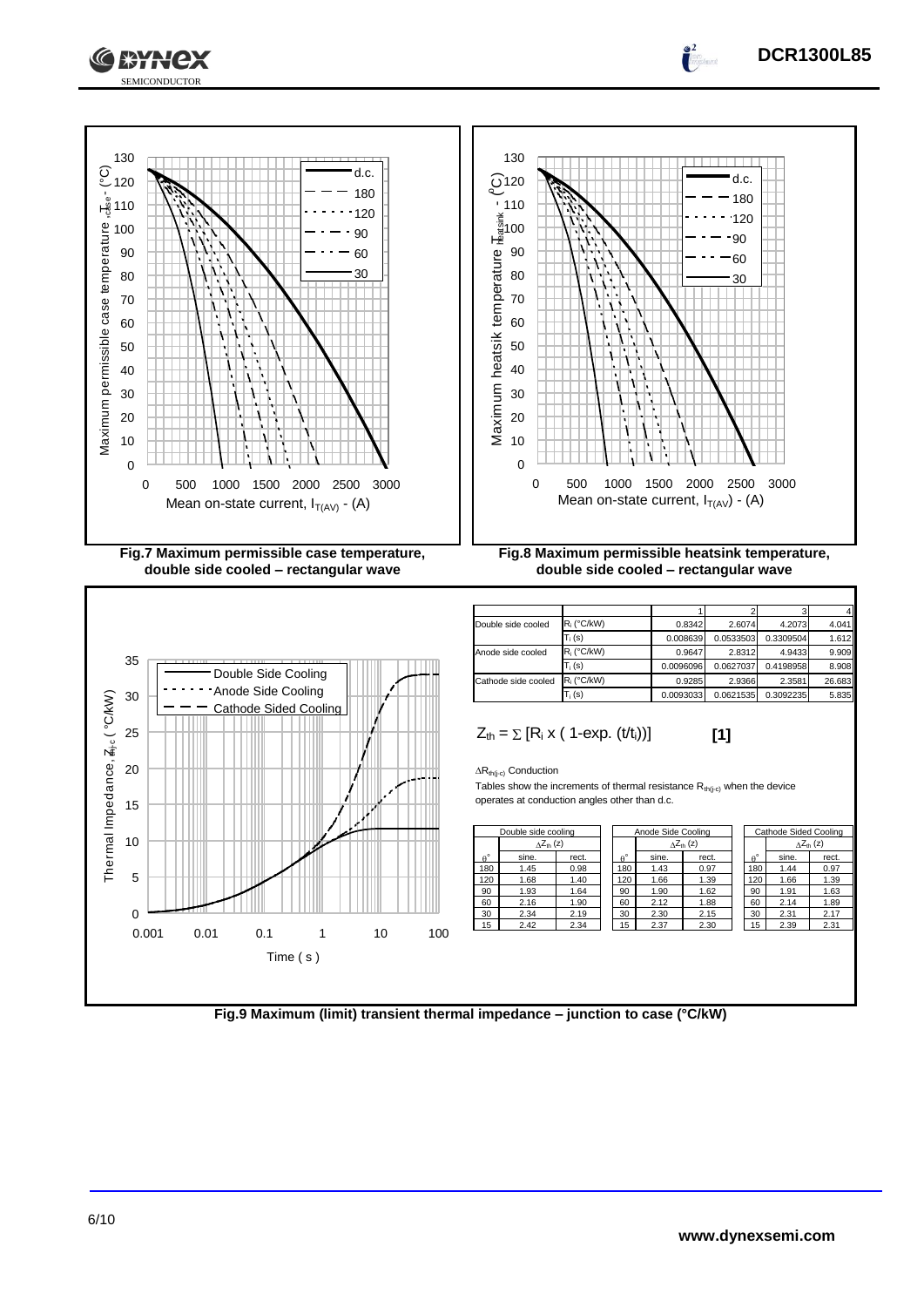







 $\int_0^2$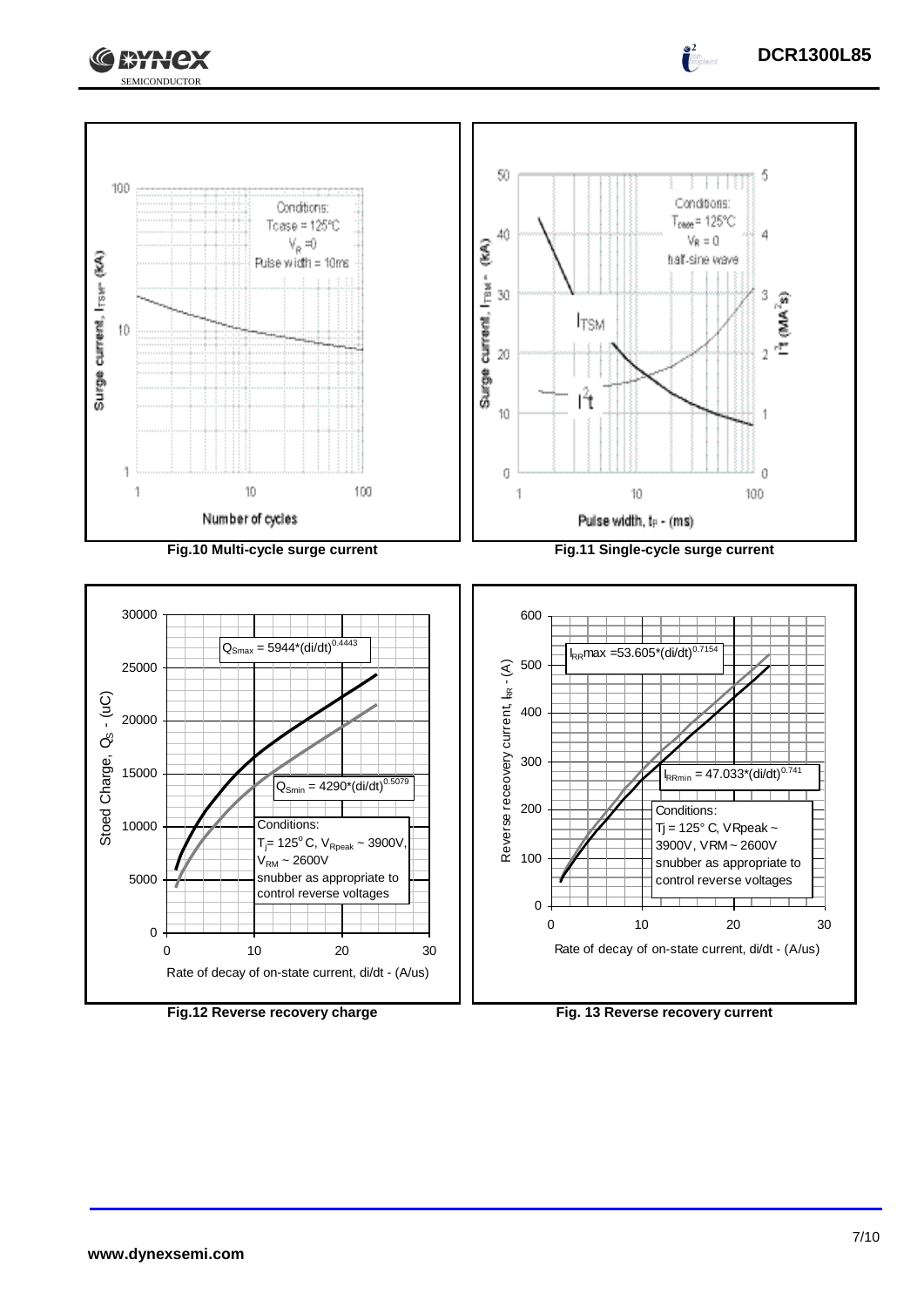

**Fig14 Gate Characteristics**



**Fig. 15 Gate characteristics**

 $\int_{0}^{2}$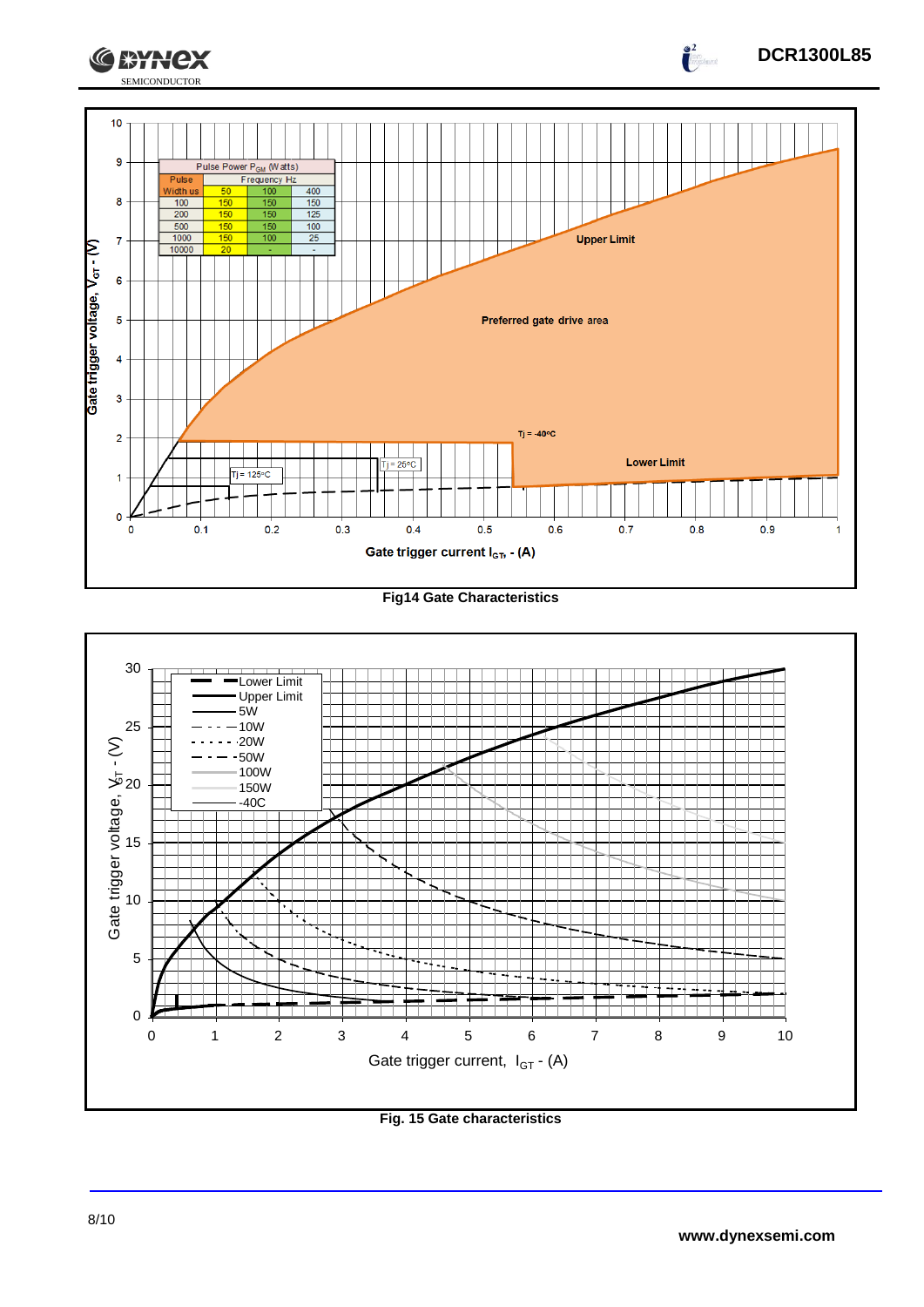

 $\bullet^2$ 

## **PACKAGE DETAILS**

For further package information, please contact Customer Services. All dimensions in mm, unless stated otherwise. DO NOT SCALE.

| 3rd ANGLE PROJECTION<br>DO NOT SCALE<br>IF IN DOUBT ASK<br>HOLE Ø3.60 X 2.00<br>DEEP (IN BOTH<br>ELECTRODES)<br>20° OFFSET (NOM.)<br>TO GATE TUBE | Device<br>DCR1374SBA18<br>DCR1375SBA28<br>DCR1376SBA36<br>DCR2690L22<br>DCR2480L28<br>DCR2040L42 | Maximum<br>Thickness<br>(mm)<br>34.515<br>34.59<br>34.82<br>34.515<br>34.59<br>34.82 | Minimum<br><b>Thickness</b><br>(mm)<br>33.965<br>34.04<br>34.27<br>33.965<br>34.04<br>34.27 |  |
|---------------------------------------------------------------------------------------------------------------------------------------------------|--------------------------------------------------------------------------------------------------|--------------------------------------------------------------------------------------|---------------------------------------------------------------------------------------------|--|
|                                                                                                                                                   | DCR1850L52<br><b>DCR1570L65</b><br><b>DCR1300L85</b>                                             | 34.94<br>35.2<br>35.56                                                               | 34.39<br>34.65<br>35.01                                                                     |  |
| Ø98.9 MAX.<br>Ø62.85 NOM.<br>CATHODE<br>ю<br>9<br><b>GATE</b><br>Ø62.85 NOM.<br><b>ANODE</b><br>FOR PACKAGE HEIGHT<br><b>SEE TABLE</b>            |                                                                                                  |                                                                                      |                                                                                             |  |
| Nominal weight: 1500g<br>Clamping force: 37kN ±10%<br>Lead length: 420mm<br>Lead terminal connector: M4 ring<br>Package outline type code: L      |                                                                                                  |                                                                                      |                                                                                             |  |
|                                                                                                                                                   |                                                                                                  |                                                                                      |                                                                                             |  |

**Fig.16 Package outline**